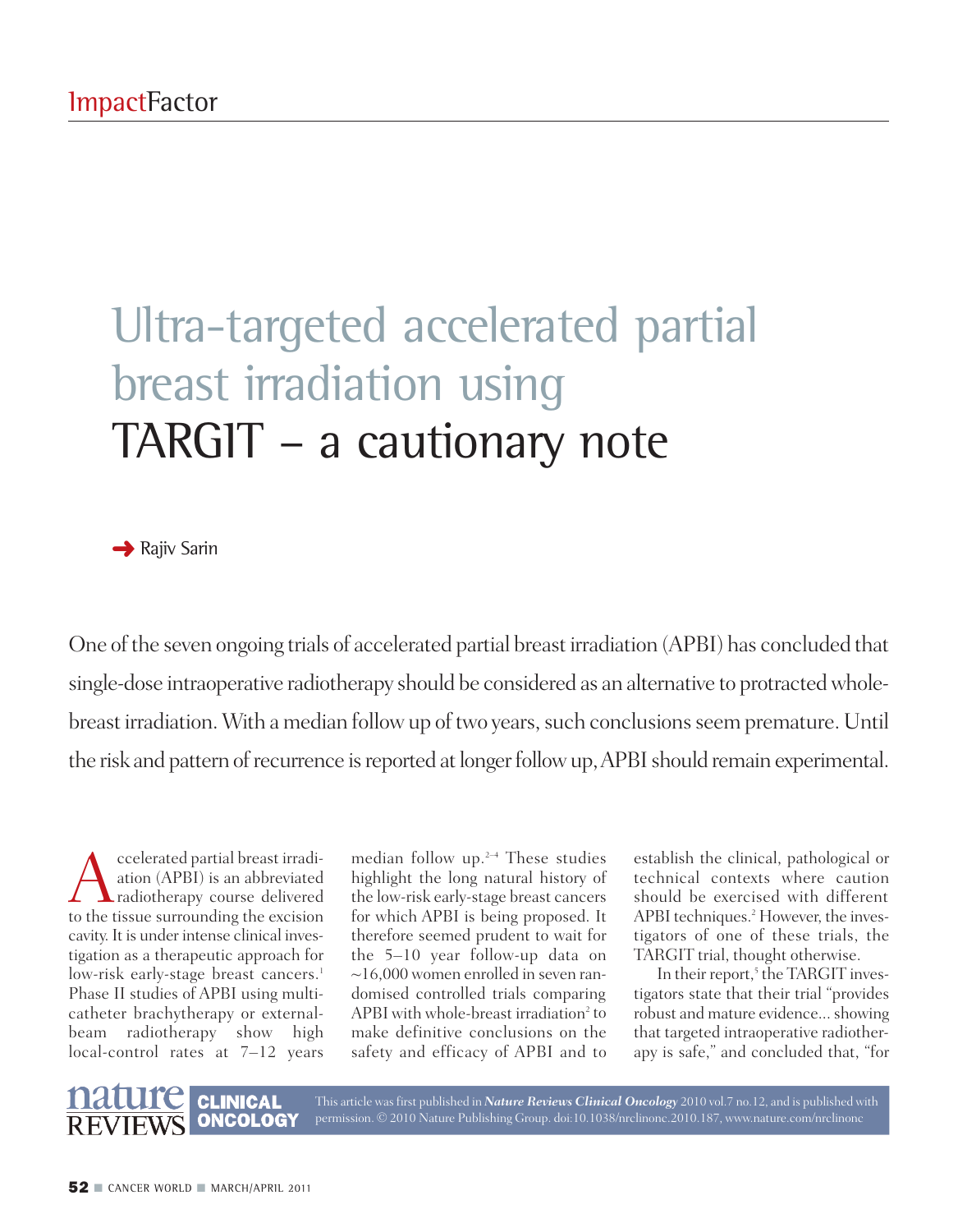selected patients with early breast cancer, a single dose of radiotherapy delivered at the time of surgery by use of targeted intraoperative radiotherapy should be considered as an alternative to external beam radiotherapy delivered over several weeks." In the accompanying commentary, Azria and Bourgier <sup>6</sup> are convinced that, for elderly patients, "APBI is the new standard and TARGIT is an excellent approach." Furthermore, a lead TARGIT investigator has highlighted that the UK

National Health Service wastes £4 million annually on homeopathy, which he argues could be used to provide TARGIT. <sup>7</sup> He goes on to question whether the introduction of TARGITAPBI will have to wait for financial approval while homeopathy continues to creep under the hurdle.Against this backdrop, they argue, the oncology community should take a stand on endorsing the wider use of TARGIT APBI as standard of care for women fulfilling the selection criteria of the TARGIT trial. While this view is endorsed by the TARGIT triallists and other reasearchers, 5–7 I would consider this premature because of issues highlighted in this article.

In the randomised, multicentre TARGIT trial, 2232 women aged ≥45 years with low-risk early-stage breast cancer received intraoperative TARGIT APBI or whole-breast irradiation for 5–7 weeks. <sup>5</sup> At its initiation in 2000, the trial aimed to publish the resultsin 2006 with median follow up of five years. <sup>8</sup> However, accrual was highly extended and two thirds of the patients were recruited in the last three years of the decade-long accrual. For the whole cohort of randomised patients, the minimum follow-up period is not specified and the median follow up is 25 months. Fewer than 20% of the enrolled patients were followed up beyond four years before publication of the data. The authors have, therefore, restricted the display of local recurrence rates to four years, which was not significantly different between the two arms – local recurrence rate of 1.2% with TARGIT and 0.95% with wholebreast irradiation (*P*=0.41). From this report, it is not clear if there were any incidences of local recurrence beyond the four-year period.

The authors have used two arguments to support their definitive conclusions, despite such short follow up. First they argue that the background five-year breast cancer recurrence rate in their cohort of lowrisk breast cancer patients, which they had projected 10 years ago to be 6% and formed the basis of recruiting 2232 women, is now

expected to be around 1.5% (based on data from the control whole-breast irradiation group in the study) and, therefore, only 585 cases are sufficient to prove noninferiority. In contrast, other prospective APBI studies, such as the MammoSite study, <sup>9</sup> that have discussed results of a subset of their patients having a longer follow up than the whole cohort, have showed the characteristics and treatment variables of this subset, and have refrained from drawing practice-changing conclusions. With a decade-long accrual in the TARGIT trial, <sup>5</sup> the characteristics of patients, disease and treatment may have changed during the trial period and it should be seen how representative they are of the entire enrolled population of 2232 women. Vaidya et al. 5

argue that a quarter of the 2232 enrolled patients are sufficient to draw conclusions on noninferiority; however, no mention is made about the international steering committee of the TARGIT trial increasing the sample size from 2232 to 3432 women in March 2010.<sup>10</sup> The second argument is that the short follow-up period covers the peak hazard of local recurrence that occurs between two and three years after surgery, allowing them to draw cautious yet reasonable conclusions about efficacy. Yet prospective studies on similar low-risk patients treated with quality-assured APBI have shown that actual breast cancer recurrence rates increase with time. For example, the German–Austrian ESTRO phase II trial <sup>4</sup> that assessed 273 patients with a median 63 months follow up showed that a negligible fouryear breast cancer-recurrence rate, similar to the present TARGIT report, equated to a recurrence rate of 2.3% at five years and 5% at eight years. Moreover, in women with a nonhomogeneous dose of radiation, the eight-year recurrence rate was 7.5%. If the TARGIT trial with just 212 women at risk at four years after intraoperative APBI can draw reasonable conclusions on efficacy, many other ongoing or recently concluded randomised trials of APBI would be better placed to draw similar conclusions without any further wait.

When mature data are presented from the TARGIT study, interpretation should acknowledge that 234 out of 1113 women (21%) in the TARGIT APBI cohort received treatment in the form of mastectomy or whole-breast radiotherapy either because of protocol violation or adverse pathology. <sup>5</sup> The primary analysis has been performed on an intention-to-treat basis, as recommended by the CONSORT guidelines. However, with one in five women